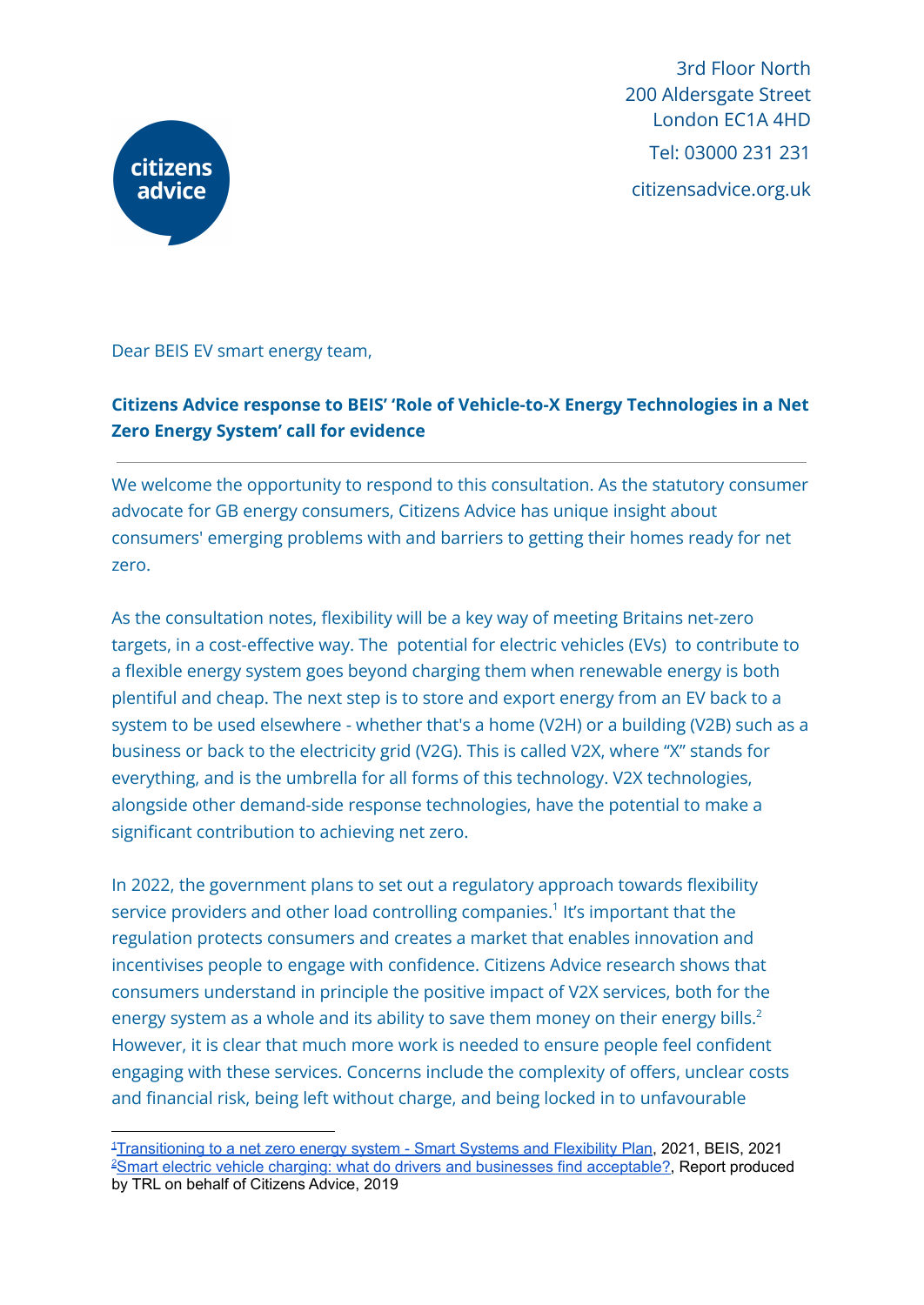arrangements. It is vital that these and other risks are addressed proactively, to ensure that positive customer outcomes encourage others to adopt these technologies. $^{\rm 3}$ 

Equally, poor consumer experiences early on will damage public perceptions of these products before they are off the ground. At the time of writing, an unprecedented number of energy suppliers have exited the market as a result of rising gas prices, with more likely to follow. We can expect this to have a significant impact on consumer confidence in the energy market. Incentivising people to engage with and take up new products and services, often from new companies they are not familiar with, will require excellent communication. Underpinning the market with clear information, protection and support is also going to be crucial.<sup>4</sup>

The Government must carefully consider how regulation and consumer protections in this market can act to promote fairness, opening up access to V2X products and services for different groups of consumers. We know that in today's energy market some consumers are more likely to miss out or find it harder to engage.<sup>5</sup> Financial situations and life circumstances will inevitably have an impact on whether people can access new technologies and be flexible with the way they use energy. Making the necessary changes to homes also varies according to physical realities (for example, living in a flat or a house) and tenure (it is likely to be harder for people who live in social or private rented homes to engage). Some of these barriers can be addressed through regulatory and market interventions, but it is reasonable to assume that some people will remain unable to engage with V2X services. It is essential that the government gives careful consideration to these consumers and they are not expected to cross-subsidise V2X services by paying for investments that do not benefit them. $^{\rm 6}$ 

# **Our views are particularly relevant in response to the following consultation questions: question 5 on enablers and incentives, question 6 on identifying barriers and question 7 on prioritisation.**

Citizens Advice has conducted research looking at how consumers engage with EV smart charging, domestic demand-side response, and smart energy products and services more generally. Our response draws on the following research:

<sup>3</sup>Demanding attention Managing risks with [demand-side](https://www.citizensadvice.org.uk/Global/CitizensAdvice/Energy/Demanding%20attention%20-%20Managing%20risks%20with%20demand-side%20response,%20to%20improve%20consumer%20experience%20tomorrow.pdf) response, to improve consumer experience [tomorrow,](https://www.citizensadvice.org.uk/Global/CitizensAdvice/Energy/Demanding%20attention%20-%20Managing%20risks%20with%20demand-side%20response,%20to%20improve%20consumer%20experience%20tomorrow.pdf) Citizens Advice, 2021

<sup>4</sup> Home truths - The challenge and experience of making home energy [improvements,](https://www.citizensadvice.org.uk/Global/CitizensAdvice/Energy/FINAL_%20Home%20Truths.pdf) Citizens [Advice](https://www.citizensadvice.org.uk/Global/CitizensAdvice/Energy/FINAL_%20Home%20Truths.pdf), 2021

<sup>&</sup>lt;sup>5</sup> [Future](https://www.citizensadvice.org.uk/Global/CitizensAdvice/Energy/Future%20for%20all_FINAL.pdf) for all, Citizens Advice, 2019

<sup>6</sup> Rough trade? [Balancing](https://www.citizensadvice.org.uk/about-us/our-work/policy/policy-research-topics/energy-policy-research-and-consultation-responses/energy-policy-research/rough-trade-balancing-the-winners-and-losers-in-energy-policy/) the winners and losers in energy policy, Citizens Advice, 2021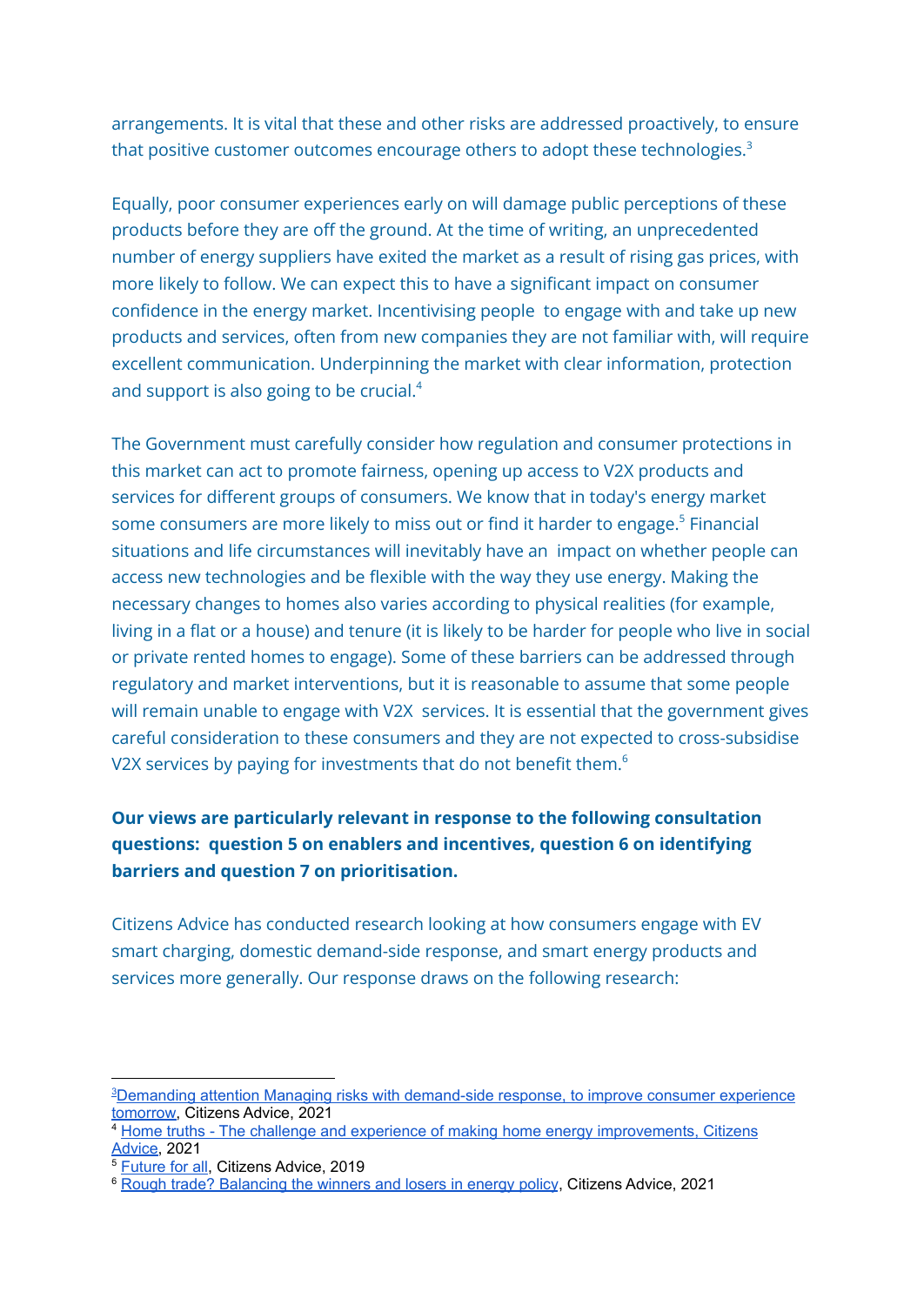- **'Smart electric vehicle charging: what do drivers and businesses find acceptable?'** 7 - Research conducted by TRL on behalf of Citizens Advice. TRL conducted over 90 interviews with consumers and businesses, to gain their views on smart charging. They discussed six smart charging options, including V2G services and mandatory managed charging.
- **'Demanding Attention - Managing risks with demand-side response, to improve consumer experience tomorrow'** 8 - A risk register developed in collaboration with EUK and ADE. In the risk register we examined: potential consumer risks, where this is covered by legislation, work underway to address these risks, and where there are likely to be gaps in the future.
- **'Innovation in the tariff market'**<sup>9</sup> A discussion paper in which we analysed publicly available innovative tariffs, alongside looking at consumer cases and conducting semi-structured interviews with a wide range of energy stakeholders.
- **Forthcoming research into user-centred consumer protections for smart home products** - this includes consumer polling, a literature review looking at other markets and countries, qualitative interviews with smart energy companies, and social media analysis.

Alongside this research we have insight about people's emerging problems, from analysis of cases received by our consumer service, and we track complaints about EVs and smart energy products on Twitter, using a natural language processing programme called Method52. <sup>10</sup> We have also drawn on our previous consultation responses.

We would be happy to discuss any of the information in this response in more detail.

## **Basic consumer protections**

The government's main priority should be ensuring that basic consumer protections are in place early on, to give people confidence to engage with these new technologies. In 'Demanding Attention', we looked at the potential consumer risks. At the moment, demand side response and companies involved in activities like V2X often sit outside the regulated energy market and people have very limited levels of protection.<sup>11</sup>

<sup>&</sup>lt;sup>Z</sup>Smart electric vehicle charging: what do drivers and businesses find [acceptable?,](https://www.citizensadvice.org.uk/about-us/our-work/policy/policy-research-topics/energy-policy-research-and-consultation-responses/energy-policy-research/smart-ev-charging-what-do-drivers-and-businesses-find-acceptable/) Report produced by TRL on behalf of Citizens Advice, 2019

<sup>8</sup>Demanding attention Managing risks with [demand-side](https://www.citizensadvice.org.uk/Global/CitizensAdvice/Energy/Demanding%20attention%20-%20Managing%20risks%20with%20demand-side%20response,%20to%20improve%20consumer%20experience%20tomorrow.pdf) response, to improve consumer experience [tomorrow,](https://www.citizensadvice.org.uk/Global/CitizensAdvice/Energy/Demanding%20attention%20-%20Managing%20risks%20with%20demand-side%20response,%20to%20improve%20consumer%20experience%20tomorrow.pdf) Citizens Advice, 2021

**[Innovation](https://www.citizensadvice.org.uk/Global/CitizensAdvice/Energy/Innovation%20in%20the%20tariff%20market%20discussion%20paper%20(1)%20(1).pdf) in the tariff market, Citizens Advice, 2021** 

<sup>&</sup>lt;sup>10</sup> More information about method52 can be found [here.](https://www.sussex.ac.uk/research/centres/ai-research-group/research/nlp/tools)

<sup>11</sup>Demanding attention Managing risks with [demand-side](https://www.citizensadvice.org.uk/Global/CitizensAdvice/Energy/Demanding%20attention%20-%20Managing%20risks%20with%20demand-side%20response,%20to%20improve%20consumer%20experience%20tomorrow.pdf) response, to improve consumer experience [tomorrow,](https://www.citizensadvice.org.uk/Global/CitizensAdvice/Energy/Demanding%20attention%20-%20Managing%20risks%20with%20demand-side%20response,%20to%20improve%20consumer%20experience%20tomorrow.pdf) Citizens Advice, 2021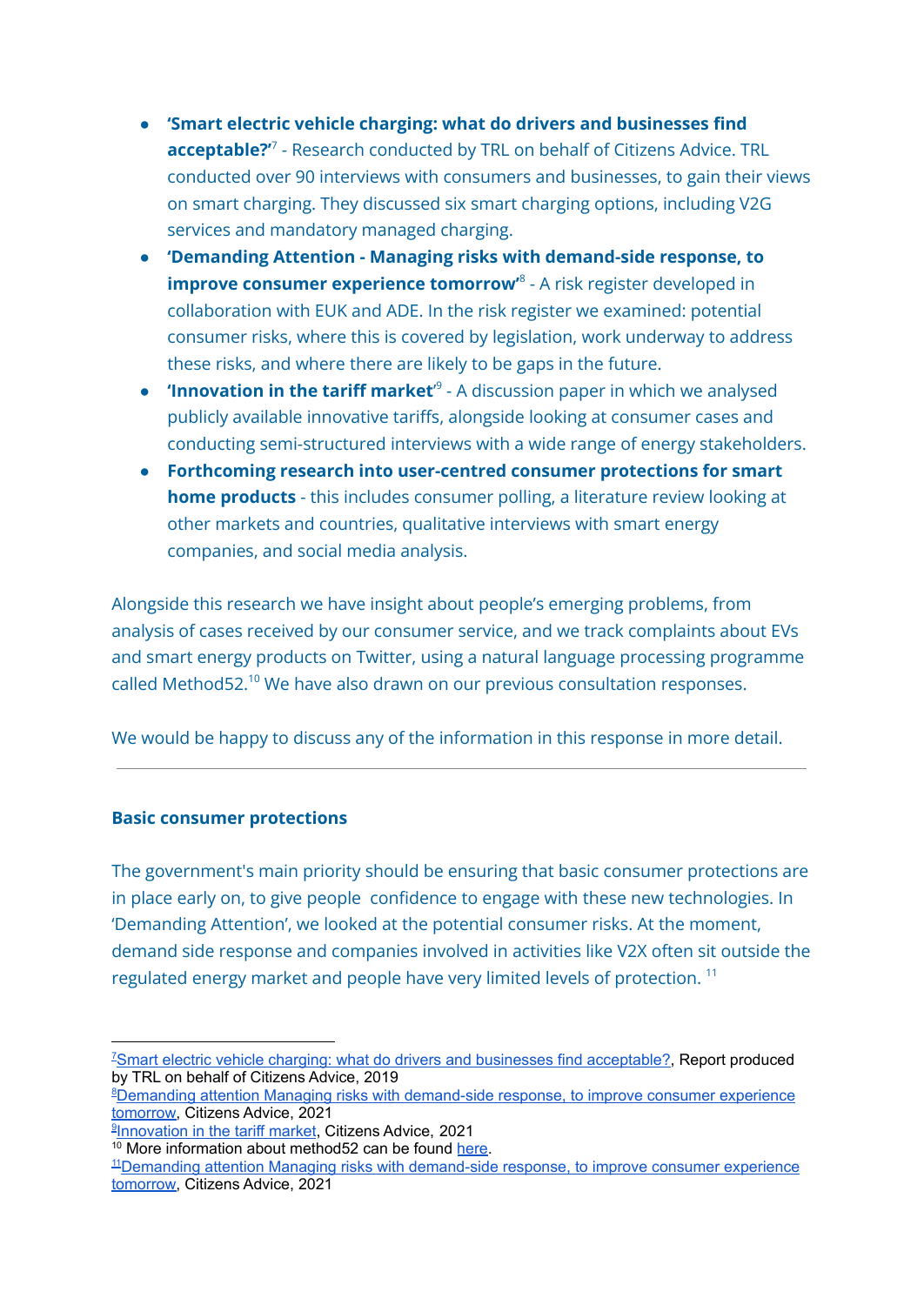As the quantity, variety and complexity of V2X offers increases, so will the risk of mis-advertising and mis-information about expected revenue, savings and costs. Cases of mis-advertising and mis-information have significant potential to damage consumer confidence in this market. While some of this might be covered under general consumer law, it might not be specific enough or as easily enforceable as sectoral regulation.

A related and more general problem is opaque and complicated terms and conditions. V2X products are likely to be complicated, with asymmetric information between companies and consumers. If people are led into contracts that are unsuitable this could cause significant consumer harm, and damage public perceptions of the technology going forward. Again, while there may be some protection under consumer law, this may not be specific enough or as easily enforceable as sectoral regulation.

People should have options that will reassure them about whether they can switch to different deals and have confidence that they won't face unreasonable barriers if they choose to do so. Consumers could face technological barriers, because the hardware or software involved in their V2X services are not interoperable with other companies. There is also the possibility for consumers to be locked into long-term contracts. This could be the case where investment in high-capex V2X equipment has been made by the flexibility provider, which is paid off over the course of the contract. This is likely to be a problem if a customer's circumstances change and the product is no longer suitable.

#### **People's concerns and barriers**

Our research has found that people are generally positive about the concept of V2G services, viewing them as an efficient and sustainable way to balance the grid and. People like the idea of being paid for allowing the grid access to their stored energy.<sup>12</sup>

At the same time, people also express significant concerns about it. Research participants were concerned that allowing the grid to retrieve energy from EV batteries could leave them without enough charge the next time they needed to use their vehicle. Many were also worried that planning and managing charges on this service could be prohibitively time-consuming. This was a particular concern for participants with irregular schedules.

<sup>&</sup>lt;sup>12</sup>Smart electric vehicle charging: what do drivers and businesses find [acceptable?,](https://www.citizensadvice.org.uk/about-us/our-work/policy/policy-research-topics/energy-policy-research-and-consultation-responses/energy-policy-research/smart-ev-charging-what-do-drivers-and-businesses-find-acceptable/) Report produced by TRL on behalf of Citizens Advice, 2019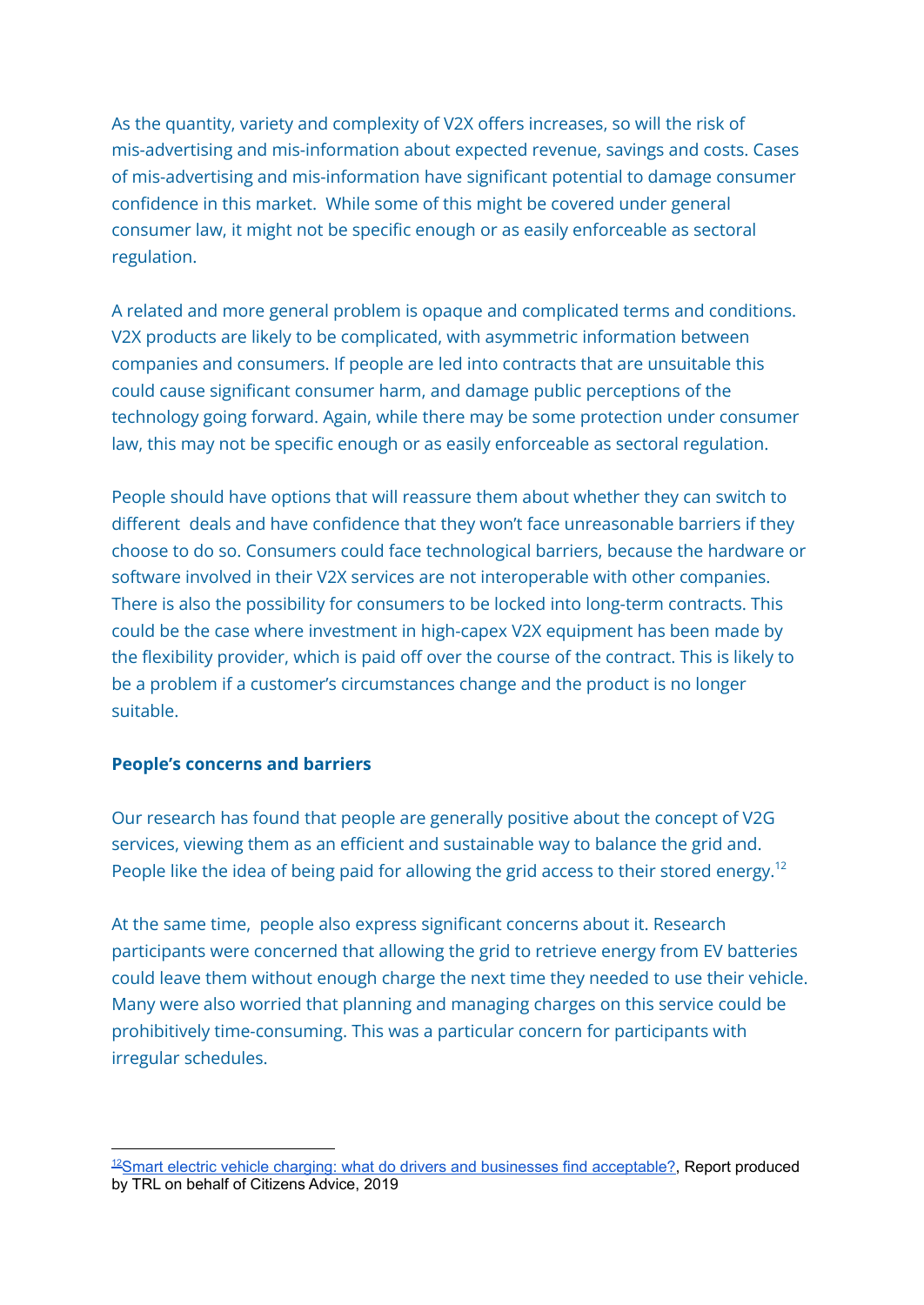Furthermore, people were concerned that if they could not adjust their charging behaviour to avoid peak times they could end up paying more. For example, people without fixed routines, such as shift workers, or people who may need to use their cars at short notice, such as families with young children. This could also be a problem in families where several people use the same car.

Other concerns related to the technology required to enable V2G services. Some participants pointed to a lack of V2G-enabled EVs on the market and expressed general concerns that current technology couldn't support this type of service. Some people also disliked the fact that engaging with these services would require specifically-enabled chargepoints, as these are generally less available and more expensive.

The majority of participants we spoke to were concerned that V2G-type services would increase the number of cycles on an EV battery, leading it to degrade more rapidly than usual. Further general concerns related to V2G services and providers of those services. Some participants pointed out that as V2G services and many providers of those services are not yet established, they feel doubtful about whether these services would work smoothly and whether they'd receive the full compensation promised for providing energy back to the grid.

#### **Enablers and incentives**

Participants outlined a number of measures which could address these concerns and incentivise them to engage with V2G technologies. Most told us that they would be more likely to choose such a service if they had a good level of flexibility when setting charging preferences or requirements.

One particularly popular idea was to ensure that the EV was charged to a certain level before allowing the grid to retrieve energy stored in the battery. Others suggested that EV users should be able to request that the grid never takes more than a certain percentage of the energy in their battery, leaving them enough for an unexpected car journey. Some proposed that they should be able to switch these services on or off, or to allow the grid to draw energy only at specific times of the day.

In general there was a preference towards smart charging technologies which could minimise the need for user interaction, by enabling automatic scheduling of charging. There was also a preference for automatic systems that could set specific times when an EV was available to provide energy to the grid. It was emphasised that setting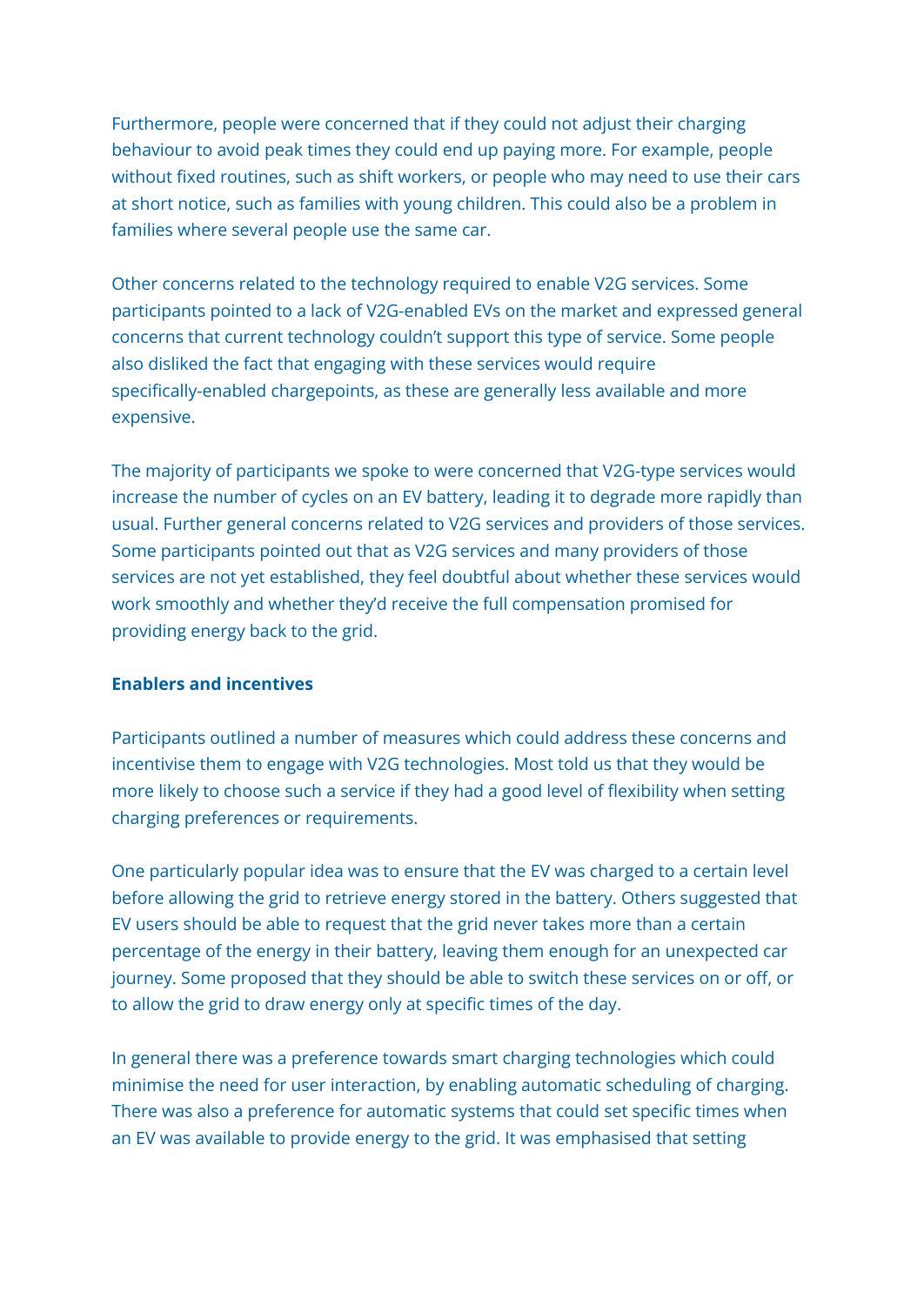preferences for when and how much energy could be retrieved from an EV battery should be as easy as possible if consumers are to be incentivised to use this service.

Consumers outlined several incentives which would help convince them to engage with V2G services. Many said that they would be more likely to opt for this service if they were offered a discount on a V2G-enabled EV. They also mentioned that the cost of replacing an EV battery in the event of damage or degradation shouldn't be too high. Several said they would be more likely to consider these services if there were more V2G-enabled EV models on the market.

Notably, some participants thought they would be more likely to use V2G if they had an energy storage system (ie a battery) or alternative supply (eg solar panels) in their homes. They felt that this would help them to take advantage of greater flexibility, for example they could charge their EV for free using solar energy and then sell this energy back to the grid.

### **Different people will have different needs**

Without intervention, not all people will be able to engage with V2X services to the same extent. People's ability to realise the value of V2X technologies will depend on:

- **Access to flexibility technology** Without financial support, not all people will be able to afford the technology to engage with V2G services. People will require access to a V2G enabled electric vehicle and charger. People with additional energy technologies (batteries, solar panels, smart home platforms) will also have more ability to engage with flexibility services.
- **The ability to make changes in their homes** For example, people without off-street parking are likely to be unable to install an EV charger, let alone one that is V2X-enabled. People living in the private rental sector will depend on their landlord to install V2X enabling technologies and landlord incentives are currently very low.
- **Households shifting their energy usage** Some people, such as shift workers or families with young children, may need to access their EV at short notice. Some consumers in vulnerable circumstances, including people with certain physical and mental health conditions, may be unable to shift their usage to take advantage of V2X services.
- **Being confident using digital products** Consumers without internet access, or lower confidence using digital tools, could find it more difficult to engage with V2X services. They could also be at a greater risk of mis-selling, or choosing products that are unsuitable for them. Forthcoming Citizens Advice research has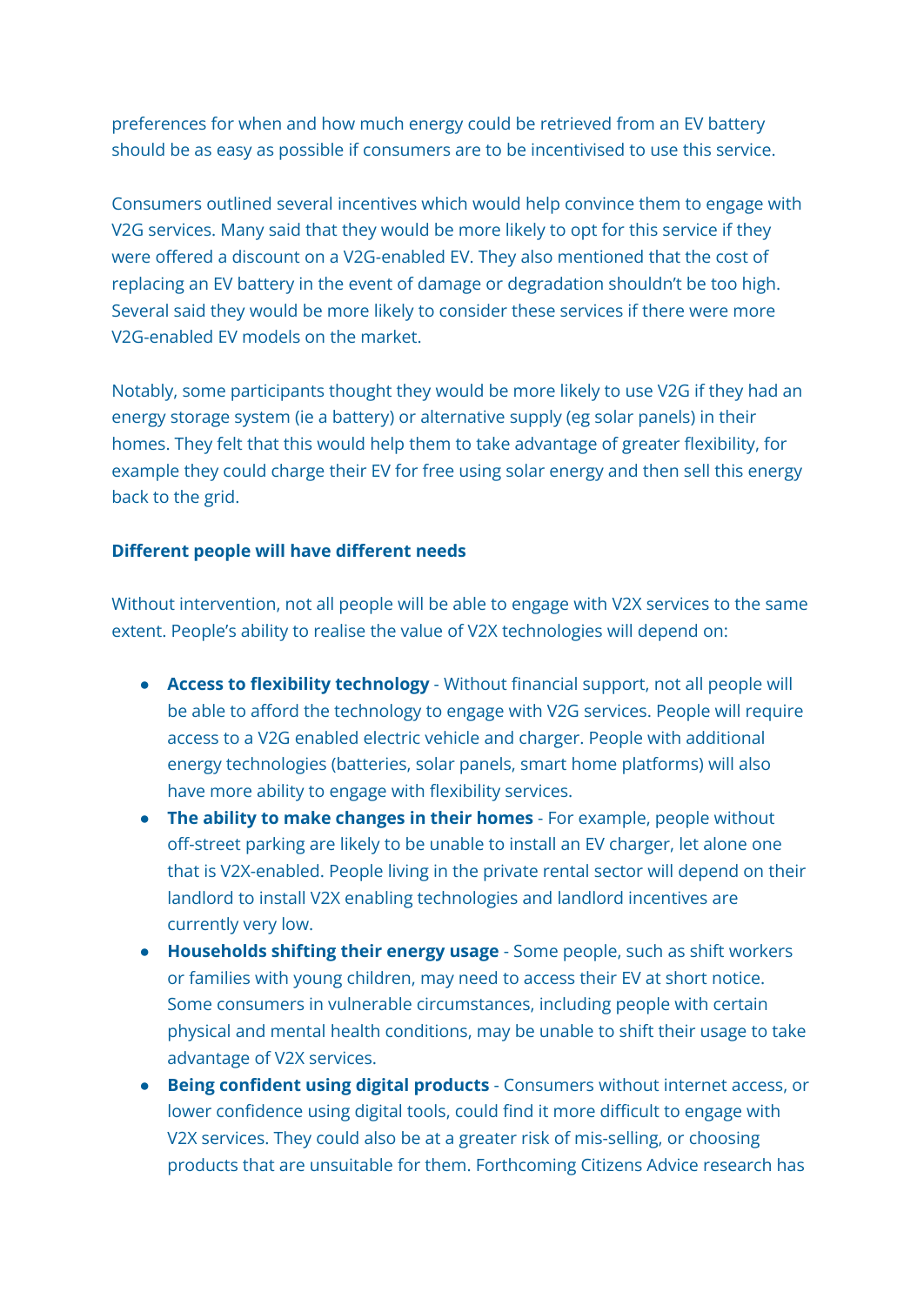found that digitally excluded consumers are less likely to switch energy supplier, and feel less confident to do so.<sup>13</sup>

It is vital that measures are taken to ensure that as many consumers as possible are able to engage with V2X services. That said, it is likely that some people will still be unable to engage with these services. Public charging infrastructure is critical for people who are unable to charge their EV at home. <sup>14</sup> Therefore, it is crucial that the government's public charging proposals lay out the correct measures to improve this infrastructure. It's vital that people who can't charge their EV at home do not pay a premium, either financially or in the quality of their experience and access to rights, due to no fault of their own.

## **The role of tariffs in V2X services**

Unlocking the value of V2X services, is likely to depend on smart tariffs, including TOU and dynamic tariffs. In a recent discussion paper, Citizens Advice analysed publicly available innovative tariffs, alongside looking at consumer cases and conducting semi-structured interviews with a wide range of energy stakeholders.<sup>15</sup>

We found that the consumer journey can be complicated and confusing. For example, many price comparison sites do not compare EV tariffs, while those that do are not always clear about their data or what assumptions they make in their comparison. Assumptions about what consumers could save by shifting their load, or on bundled offers such as "EV free miles" add to this confusion.

In interviews with stakeholders we discussed a number of potential protection mechanisms that could be introduced to improve the consumer journey. These included:

- A standardised methodology for outcomes, like EVs.
- A standardised methodology for price comparison websites for EV and smart tariffs.
- The right to exit unsuitable tariffs.
- Complaints handling standards.
- Protections for microbusinesses.
- Protections for vulnerable consumers.

<sup>&</sup>lt;sup>13</sup> Forthcoming Citizens Advice research.

<sup>15</sup>[Innovation](https://www.citizensadvice.org.uk/Global/CitizensAdvice/Energy/Innovation%20in%20the%20tariff%20market%20discussion%20paper%20(1)%20(1).pdf) in the tariff market, Citizens Advice, 2021 <sup>14</sup>The consumer experience at public [chargepoints](https://www.citizensadvice.org.uk/Global/CitizensAdvice/Energy/Energy%20Consultation%20responses/Public%20chargepoint%20consultation%20response.pdf) - Citizens Advice response to DfT and OZEV [consultation](https://www.citizensadvice.org.uk/Global/CitizensAdvice/Energy/Energy%20Consultation%20responses/Public%20chargepoint%20consultation%20response.pdf), Citizens Advice, 2021